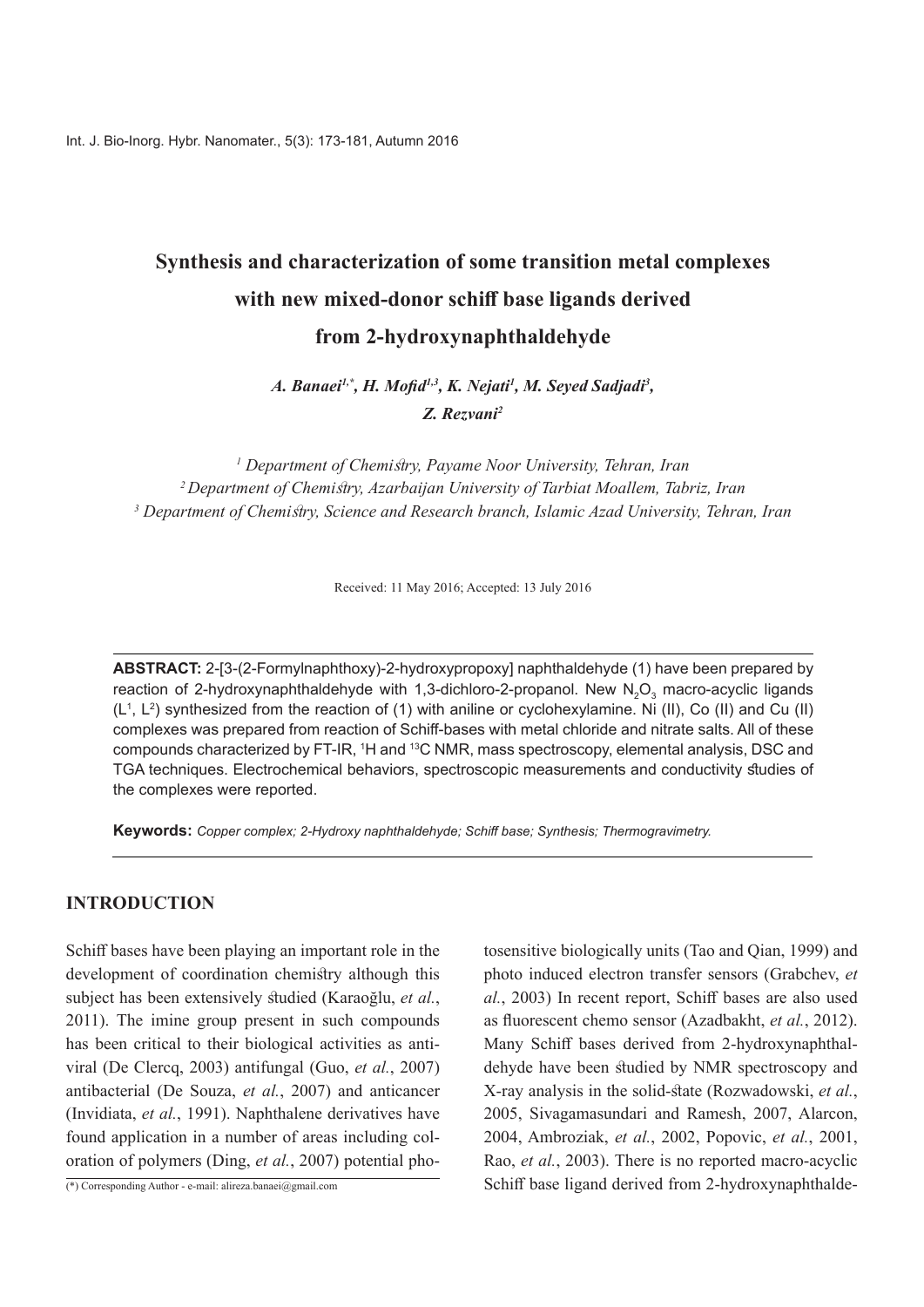hyde incorporating pendant alcohol function. The hydroxyl group at the C-backbone in these compounds has been chosen because it is easily transformed to amines or another fundamental group (Khandar and Hosseini-Yazdi, 2003). We report the synthesis and pared from reaction of Schiff bases with metal chlo-<br>ride and nitrate salts. characterization of the Ni, Co, and Cu complexes pre-<br>pared-from reaction of Schiff bases with metal chlocharacterization of the Ni, Co, and Cu complexes pre-

# **MATERIALS AND METHODS**

#### *Physical measurements*

CHN analyses were carried out using Eager-300 CHNS elemental analyzer instrument.  $H$  and  $^{13}C$ NMR spectra were taken on a Bruker 400 MHz ultrashield spectrometer using CDCl<sub>3</sub> and DMSO- $d_6$  as solvent. Proton chemical shifts are reported in ppm unit NMR spectra were taken on a Bruker 400 MHz ultrarelative to TMS as internal standard. Infrared spectra trophotometer using KBr pellets  $(4000-400 \text{ cm}^{-1})$ . were recorded on a shimadzu prestige-21 FT-IR spec-Conductance measurements were performed using an madzu 1601-PC UV/Vis spectrophotometer was used ETD instruments BA380 conductivity meter. A Shito record the electronic spectra. Cyclic voltammetry gram instrument (ECO Chemic, The Netherlands). was performed by using an autolab cyclic voltammo-The three-electrode system consisted of glassy carbon electrode as a working electrode, an  $A\varrho/A\varrho Cl$  (3M KCl) as reference electrode and a platinum wire as ried out at room temperature under nitrogen with 0.1 auxiliary electrode was used. Measurements were car-M  $LiClO<sub>4</sub>$ :3H<sub>2</sub>O as supporting electrolyte. The DSC thermograms of the compounds were obtained on a brated with indium metal  $(T = 156.6 \pm 0.3, \Delta H = 28.45)$ Mettlere-Toledo DSC 822e module, which was cali- $\pm 0.6$  J g<sup>-1</sup>). TGA were carried out on a Mettlere-Toledo trogen atmosphere. Materials Solvents were dried and TGA 851e at a heating rate of  $10^{\circ}$ C min<sup>-1</sup> under a nipurified according to published procedures (Furniss, dehyde purchased from Alfa aesar, all other reagents et al., 1989, Perrin, et al., 1988). 2-hydroxynaphthalwere obtained from Merck and used without further purification.

2-[3-(2-Formylnaphthoxy)-2-hydroxypropoxy] naph-

#### *thaldehyde*

thaldehyde prepared by the method of Lindoy and 2-[3-(2-Formylnaphthoxy)-2-hydroxypropoxy] naph-Armstrong (Lindoy., 1975) with minor modification. 2-hydroxynaphthaldehyde (17.2 g, 0.1 mol) dissolved in hot ethanol (70 ml), then sodium hydroxide  $(4.0 g,$  $(0.1 \text{ mol})$  in water  $(200 \text{ ml})$  added. The mixture warmed and 1,3-dichloro-2-propanol  $(6.45 \text{ g}, 0.05 \text{ mol})$  added. geneous solution. The solution was refluxed under Sufficient ethanol (100 ml) added to produce a homonitrogen for 76 h. The solid product was filtered off tained crystals were collected by filtration and dried washed with water and recrystallized in THF. The obin a vacuum desiccator over  $P_4O_{10}$ . Yield 8.5 g (42%), m.p. 216°C. Anal. Calc. (Found) for  $C_{25}H_{20}O_5$ : C, 74.99 (75.08); H, 5.03 (5.49) %. <sup>1</sup>H NMR (DMSO-d<sub>6</sub>)  $\delta$  10.88 (s, 2H, 2ArCHO); 9.13 (d, 2H, 2ArH); 8.27 (d, 2H, 2ArH); 7.93 (d, 2H, 2ArH); 7.62 (d, 2H, 2ArH); 7.64 (t, 2H, 2ArH); 7. 4 (t, 2H, 2ArH); 4.4-4.53 (m, 5H,  $CH_2CH(OH)CH_2$ ) ppm. <sup>13</sup>C NMR (DMSO-d<sub>6</sub>)  $δ$  192.31 (CHO); 164.02, 138.43, 131.13, 130.24, 129.09, 128.69, 125.18, 124.38, 116.30, 115.35 (Ar); 71.44 (OCH<sub>2</sub>); 67.97 (CHOH) ppm. Selected FT-IR data, v(cm<sup>-1</sup>): 3452s (OH), 3080w, 2949m, 2926m, 2868 m, 2792 w, 1667s (C=O), 1589s, 1246s, 1174 m,  $1064$ s,  $758$ s. The Mass spectrum shows peak at  $400$  $m/z$ . Macroacycle of L1A methanolic suspension  $(40)$ ml) of  $2-[3-(2-Formylnaphthoxy)-2-hydroxypropoxy]$ portional amount of aniline  $(0.37g, 4mmol)$ . Two naphthaldehyde  $(0.8g, 2 \text{ mmol})$  mixed with proture stirred at room temperature for 8h. Reaction drop glacial acetic acid added as catalyst. The mixmonitored by TLC. Yellow precipitate filtered then lected by filtration and dried in a vacuum desiccator lized in chloroform. The obtained crystals were colwashed with n-hexane several times and recrystalover  $P_4O_{10}$ . Yield 0.93 g (84%), m.p. 131°C. Anal. Calc. (Found) for C37H30N2O3: C, 80.70 (80.76); H, 5.49 (5.73); N, 5.09(4.71) %. <sup>1</sup>H NMR (CDCl<sub>3</sub>) δ 9.28 (s, 2H, 2ArCHN); 8.95 (d, 2H, 2ArH); 7.92 (d, 2H, 2ArH); 7.87 (d, 2H, 2ArH); 7.62 (t, 2H, 2ArH); 7.45 (m, 7H, 7ArH); 7.31 (m, 7H, 7ArH); 4.46 (m, 5H, CH<sub>2</sub>CH(OH)CH<sub>2</sub>) ppm.<sup>13</sup>C NMR (CDCl<sub>3</sub>)  $\delta$  158.01 (CH=N); 152.06, 133.69, 132.47, 129.45, 129.32, 128.59, 128.30, 126.08, 124.64, 124.35, 121.05, 117.96, 115.73, 113.58 (Ar); 71.60 (CH<sub>2</sub>CH(OH)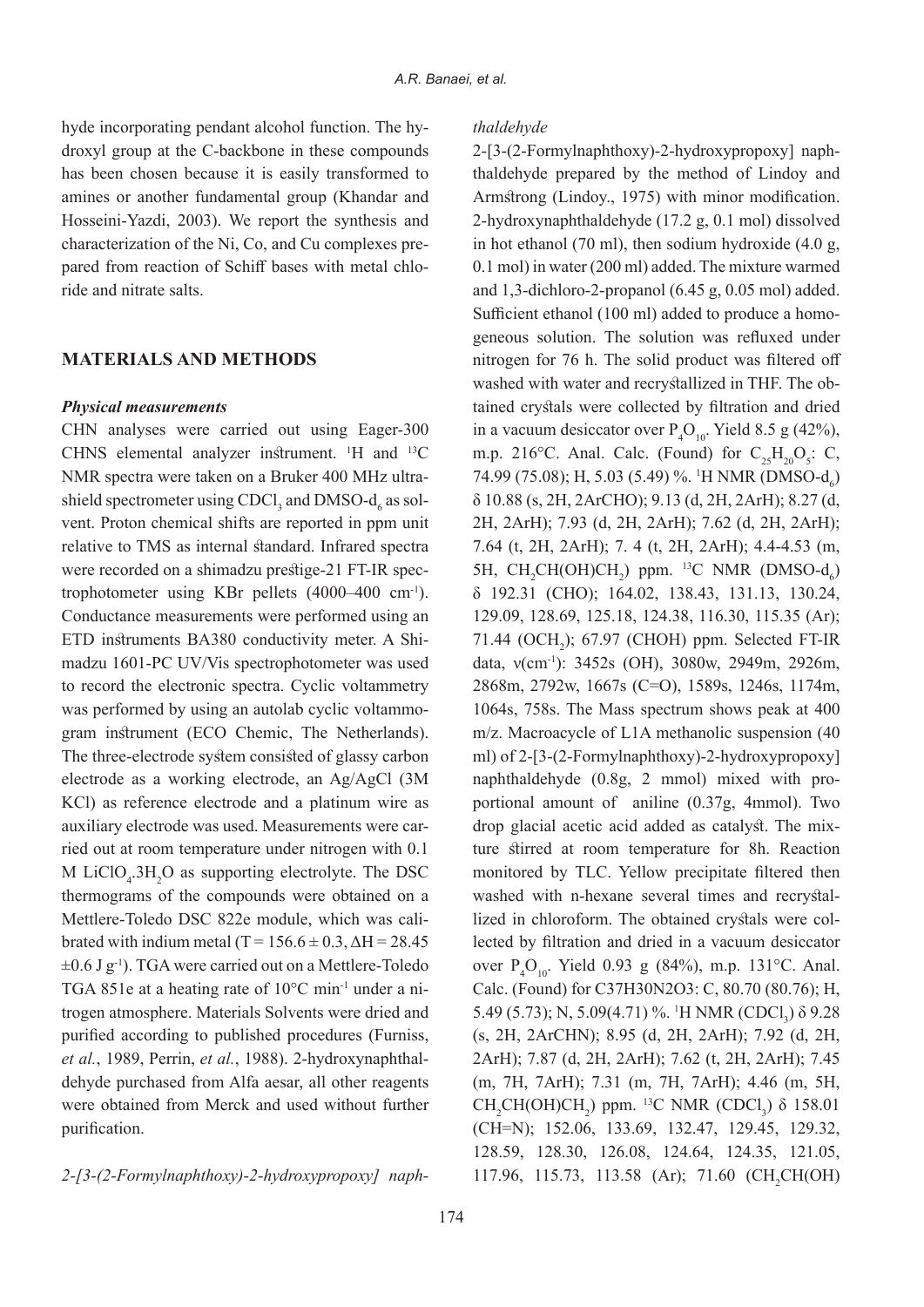$CH_2$ );68.59 (CH<sub>2</sub>CH(OH)CH<sub>2</sub>) ppm. Selected FT-IR data,  $v(cm^{-1})$ : 3473m (OH), 2958m, 1624s (C=N), 1587s, 1246s, 1159m, 1080m, 750s, 694s, 621m, 505m, 489m. The Mass spectrum shows peak at 550 m/z. Macroacycle of L2A methanolic suspension poxy] naphthaldehyde (0.8g, 2 mmol) was mixed  $(40ml)$  of  $2-[3-(2-Formylnaphthoxy)-2-hydroxypro$ with proportional amount of cyclohexylamine  $(0.39g,$ 4mmol). Two drop glacial acetic acid was added as tion filtered off and solvent was removed by using a ture for 24h. Reaction was monitored by TLC. Solucatalyst. The mixture was stirred at room temperarotary evaporator. Obtained product recrystallized in chloroform-diethyl ether and dried in a vacuum des-<br>iccator over  $P_4O_{10}$ . Yield 1g (89%), m.p. 72°C. Anal. chloroform-diethyl ether and dried in a vacuum des-Calc. (Found) for  $C_{37}H_{30}N_2O_3$ . (CH<sub>3</sub>CH<sub>2</sub>)<sub>2</sub>O: C, 77.32 (77.78); H, 8.23 (8.70); N, 4.4(4.67) %. <sup>1</sup>H NMR (CDCl<sub>3</sub>)  $\delta$  9.04 (s, 2H, 2ArCHN); 8.59 (d, 2H, 2ArH); 7.887 (d, 2H, 2ArH); 7.821 (d, 2H, 2ArH); 7.553 (t, 2H, 2ArH); 7.423 (t, 2H, 2ArH); 7.320 (d, 2H, 2ArH);  $4.412$  (m, 5H, CH<sub>2</sub>CH(OH)CH<sub>2</sub>); 3.350 (quintet, 2H, 22CycloCHN); 1.285-1.903 (m, 20H, 20CycloH2) ppm. <sup>13</sup>C NMR (CDCl<sub>3</sub>) δ 156.26 (CH=N); 155.78, 132.01, 129.44, 128.39, 127.64, 124.95, 124.31, 123.97, 118.76, 115.88 (Ar); 71.60 (CH<sub>2</sub>CH(OH)  $CH_2$ ); 68.59 (CH<sub>2</sub>CH(OH)CH<sub>2</sub>); 68.42 (CycloCHN); 34.59, 25.56, 24.90 (Cyclo) ppm. Selected FT-IR data,  $v(cm^{-1})$ : 3371 m (OH), 2926s, 1635s (C=N), 1591s, 1244s, 1145m, 1087m, 748s, 650m. The Mass spectrum shows peak at 562 m/z.

# *Synthesis of metal complexes Preparation of [ML<sup>1</sup>X<sub>n</sub>] X*<sub>2-n</sub> mH<sub>2</sub>O, (M= Ni, Co, Cu, X= Cl or NO<sub>3</sub>)

a) Nickel complex synthesized by adding Ni  $(NO<sub>3</sub>)<sub>2</sub>$ .6H<sub>2</sub>O (0.5 mmol, in 10 ml n-butyl alcohol) so lution of L1  $(0.5 \text{ mmol}, \text{in } 5 \text{ ml } \text{chloroform})$ . Resulting ume reduced to half by using a rotary evaporator. The solution stirred at room temperature for 24 h. The volobtain dark yellow solid collected by filtration and washed with cold ethanol and diethyl ether respective-<br>ly and dried in a vacuum desiccator over  $P_4O_{10}$ . Yield washed with cold ethanol and diethyl ether respective-0.218 g  $(52\%)$ . It decomposes above 140°C. Anal. Calc. (Found) for  $C_{37}H_{30}N_4NiO_9.4H_2O$ : C, 55.18 (55); H, 4.76 (4.43); N, 6.96(6.67) %. Selected FT-IR data,  $v(cm<sup>-1</sup>)$ : 3329m, 2956m, 1635s (C=N), 1589s, 1483m, 1382 m, 1296 s, 1153 s, 1020 s, 752 s, 696 s, 559 m, 489 m.

b) Cobalt complex synthesized by similar procedure described above.  $CoCl<sub>2</sub>$ .6H<sub>2</sub>O (0.5 mmol, in 10 ml n described above.  $CoCl_2.6H_2O$  (0.5 mmol, in 10 ml n-<br>butyl alcohol) added to solution of  $L^1$  (0.5 mmol, in 5 ml chloroform). Obtained mixture stirred at room lected by filtration and washed with cold ethanol temperature for 24 h. The obtained lime solid coland diethyl ether respectively and dried in a vacuum desiccator over  $P_4O_{10}$ . Yield 0.24 g (61%). It and diethyl ether respectively and dried in a vacdecomposes above 225°C. Anal. Calc. (Found) for  $C_{37}H_{30}Cl_2CoN_2O_3.5H_2O$ : C, 57.67 (57.67); H, 5.23 (5.57); N, 3.64(3.49) %. Selected FT-IR data, v(cm<sup>-1</sup>): 3552s, 3170w, 3064m, 2991m, 1633s (C=N), 1587s, 1280s, 1192s, 1157s, 1045m, 761s, 690s, 565m, 478m. c) Copper complex synthesized following the same procedure adopted for cobalt complex using CuCl, instead of  $CoCl<sub>2</sub>.6H<sub>2</sub>O$ . Obtained olive green solid Yield  $0.221$  g  $(65%)$ . It decomposes above 164 °C. Anal. Calc. (Found) for  $C_{37}H_{30}Cl_2CuN_2O_3.H_2O$ : C, ed FT-IR data,  $v(cm^{-1})$ : 3446m, 2991m, 1633s (C=N),  $63.20 (63.69);$  H,  $4.59 (4.42);$  N,  $3.98(3.77)%$ . Select-1602m, 1591m, 1274s, 1244s, 1119s, 1155s, 1012s, 819s,748s, 692s, 561m, 460m.

# *Preparation of*  $[ML^2X_n]X_{2-n}$ *mH<sub>2</sub>O*,  $(M=Ni, Co, Cu;$ *X*= Cl or NO<sub>3</sub>)

Complexes e and f synthesized following the same procedure adopted for complex d using  $CoCl<sub>2</sub>.6H<sub>2</sub>O$ and CuCl2 respectively instead of Ni  $(NO<sub>3</sub>)<sub>2</sub>$ .6H<sub>2</sub>O.

d) An ethanol solution (10 ml) of Ni  $(NO<sub>3</sub>)<sub>2</sub>$ .6H<sub>2</sub>O  $(0.291 \text{ g}, 1 \text{mmol})$  added to stirring solution of  $L^2$ tion stirred at room temperature for 24 h. Obtained  $(0.562 \text{ g}, 1 \text{ mmol})$  in ethanol  $(5 \text{ ml})$ . Resulting solulight green solid collected by filtration and washed with cold ethanol and diethyl ether respectively and dried in a vacuum desiccator over  $P_4O_{10}$ . Yield 0.426 g  $(50\%)$ . It decomposes above 215°C. Anal. Calc. (Found) for  $C_{37}H_{42}N_4NiO_9.4H_2O$ : C, 54.36 (54.67); H, 6.16 (5.59); N, 6.85 (6.70) %. Selected FT-IR data,  $v(cm^{-1})$ : 3448m, 2935s, 1645s (C=N), 1589s, 1382s, 1363s, 1282m, 1246s, 1157s, 1064s, 1022s, 750s, 709m, 650sm, 561m.

e) Obtained Royal blue solid Yield  $0.563$  g  $(67%)$ . It decomposes above 275°C. Anal. Calc. (Found) for  $C_{37}H_{42}Cl_2CoN_2O_3.5H_2O$ : C, 56.78 (57); H, 6.70  $(6.93)$ ; N, 3.58 $(3.4)$ %. Selected FT-IR data,  $v(cm^{-1})$ : 3448 m, 2927s, 1624s (C=N), 1573s, 1274s, 1249s,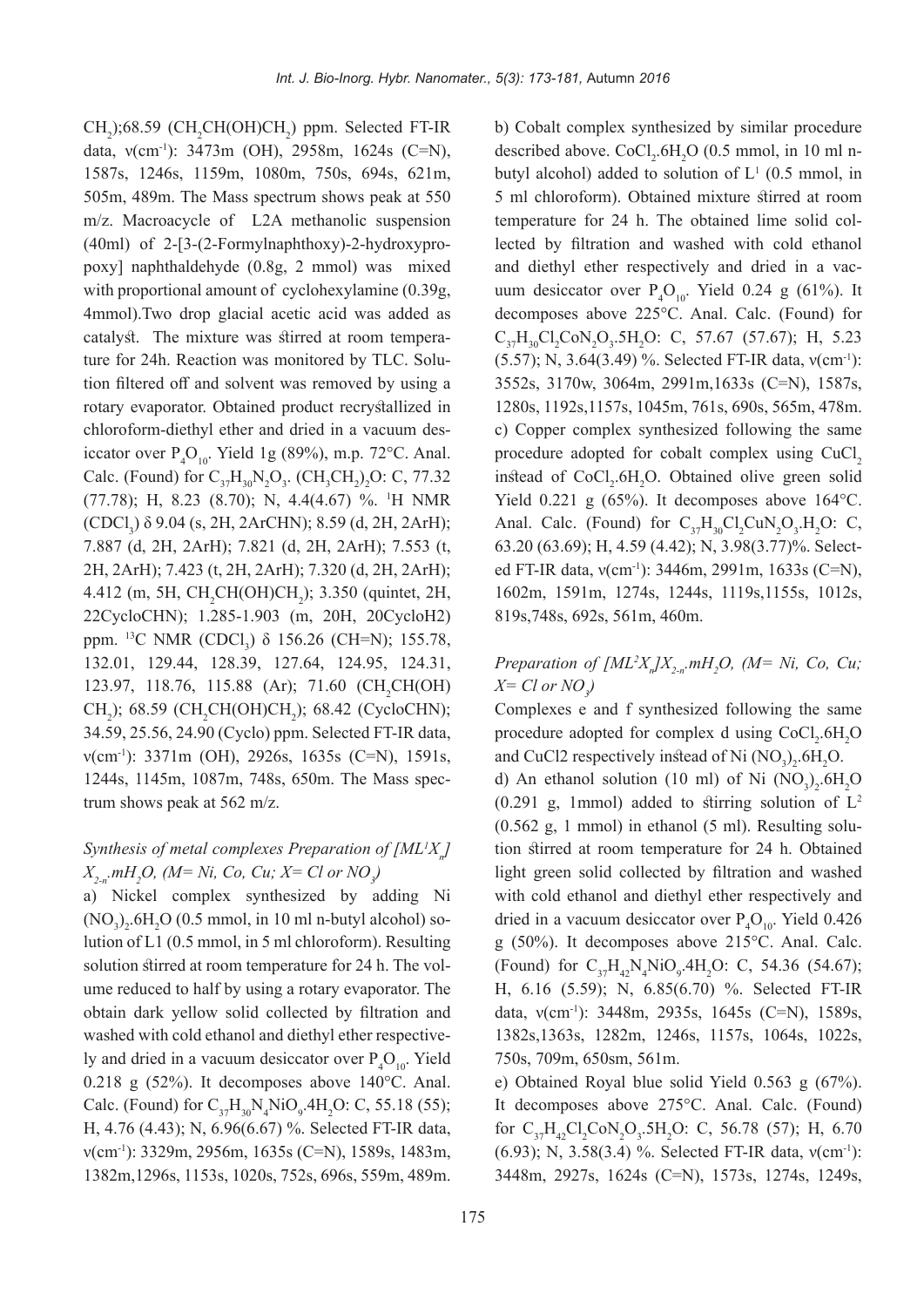

Scheme 1

1153 m, 1103 s, 1022 s, 754 s, 669 s, 613 m, 543 m, 466 w. f) Obtained light green solid Yield  $0.375$  g  $(54\%)$ . It decomposes above 220°C. Anal. Calc. (Found) for  $C_{37}H_{42}Cl_2CuN_2O_3.2H_2O$ : C, 60.61 (60.38); H, 6.32 (6.49); N, 3.82(3.54) %. Selected FT-IR data,  $v(cm^{-1})$ : 3446s, 2927s, 1625s (C=N), 1591m, 1273s, 1240s, 1153s, 1099m, 966m, 810s,746s, 605m, 540w, 416m.

## **RESULTS AND DISCUSSION**

pared by Williamson condensation reaction between Synthesis and characterization Dialdehyde 1 was prenol as outlined in Scheme 1. The IR and NMR data 2-hydroxynaphthaldehyde and 1,3-dichloro-2-propaare in accordance with the proposed structure. The in-

frared spectrum of dialdehyde shows a carbonyl mode tributable to aldehydic functions appear as a singlet at  $1667$  cm<sup>-1</sup> and in 1H NMR spectrum resonances atat 10.88 ppm. Macro-acyclic Schiff bases  $(L<sup>1</sup>$  and  $L<sup>2</sup>)$ hyde 1 with aliphatic and aromatic primary amines in were synthesized by the condensation of the dialdelyst, using the conditions described in Section 2, (see 1:2 molar ratio in the presence of acetic acid as cata-Scheme 1). The structures of Schiff bases were characterized by using elemental analysis  $(C, H, N)$ , <sup>1</sup>H Scheme 1). The structures of Schiff bases were charand <sup>13</sup>C NMR, FT-IR and mass spectral data.

Conversion of the aldehyde groups into Schiff base sorption  $(1667 \text{cm}^{-1})$  band and appearance of strong derivatives is indicated by the absence carbonyl abbands in 1624 and 1635 cm<sup>-1</sup> for  $L^1$  and  $L^2$  respective *ly* assignable to the  $v(C=N)$  imine groups (Karaoglu, *et*) *al.*, 2009). In <sup>1</sup>HNMR spectrum, resonances attributed

| Table 1. Molar conductance values of the complexes recorded in DMF solution |  |
|-----------------------------------------------------------------------------|--|
|-----------------------------------------------------------------------------|--|

| Compound                            | solvent    | $\Lambda_{\rm M}$ | C(mol/Lit) | Electrolyte type |  |
|-------------------------------------|------------|-------------------|------------|------------------|--|
| $NiL^{1}(NO_{3}),$                  | <b>DMF</b> | 168               | 0/001      | [1:2]            |  |
| CoL <sup>1</sup> Cl <sub>2</sub>    | <b>DMF</b> | 84                | 0/001      | [1:1]            |  |
| CuL <sup>1</sup> Cl <sub>2</sub>    | <b>DMF</b> | 35                | 0/001      | Non-Electrolyte  |  |
| NiL <sup>2</sup> (NO <sub>3</sub> ) | <b>DMF</b> | 132               | 0/001      | [1:2]            |  |
| CoL <sup>2</sup> Cl <sub>2</sub>    | <b>DMF</b> | 18                | 0/001      | Non-Electrolyte  |  |
| CuL <sup>2</sup> Cl <sub>2</sub>    | DMF        | 20                | 0/001      | Non-Electrolyte  |  |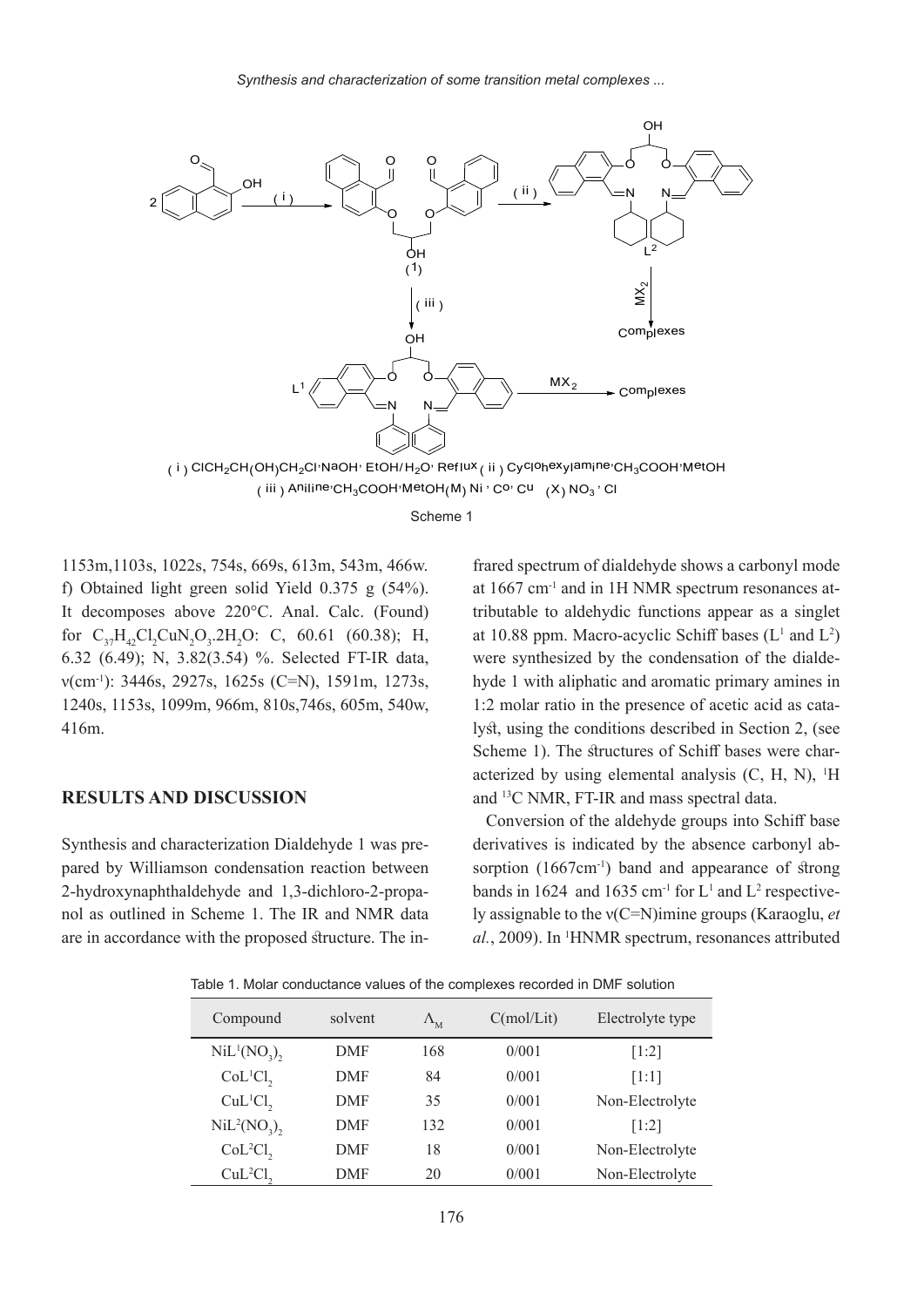*Int. J. Bio-Inorg. Hybr. Nanomater., 5(3): 173-181, Autumn 2016* 

| Compound                            | $\lambda_{\text{max}}(nm)$                    | <b>Band assignments</b>                                                                    |
|-------------------------------------|-----------------------------------------------|--------------------------------------------------------------------------------------------|
| $\mathbf{L}^1$                      | 266359.317.                                   | $\pi \rightarrow \pi^*$ (Aromatic & C=N) & $n \rightarrow \pi^*$ (C=N)                     |
| $L^2$                               | 264342.307.                                   | $\pi \rightarrow \pi^*$ (Aromatic & C=N) & $n \rightarrow \pi^*$ (C=N)                     |
| $NiL^{1}(NO_{3}),$                  | 266353 $\cdot$ 316 $\cdot$ and 459620 $\cdot$ | $\pi \rightarrow \pi^*$ (Aromatic & C=N) & $n \rightarrow \pi^*$ (C=N) and d-d transitions |
| CoL <sup>1</sup> Cl <sub>2</sub>    | 266356 $\cdot$ 316 $\cdot$ and 606670 $\cdot$ | $\pi \rightarrow \pi^*$ (Aromatic & C=N) & $n \rightarrow \pi^*$ (C=N) and d-d transitions |
| CuL <sup>1</sup> Cl <sub>2</sub>    | 265354 316 and 715-1050(broad)                | $\pi \rightarrow \pi^*$ (Aromatic & C=N) & $n \rightarrow \pi^*$ (C=N) and d-d transitions |
| NiL <sup>2</sup> (NO <sub>3</sub> ) | 265350 · 316 · and 666(broad)                 | $\pi \rightarrow \pi^*$ (Aromatic & C=N) & $n \rightarrow \pi^*$ (C=N) and d-d transitions |
| CoL <sup>2</sup> Cl <sub>2</sub>    | 266345 <310 \cdot and 603661 \cdot            | $\pi \rightarrow \pi^*$ (Aromatic & C=N) & $n \rightarrow \pi^*$ (C=N) and d-d transitions |
| CuL <sup>2</sup> Cl <sub>2</sub>    | 270346 <316 \cdot and 720(broad)              | $\pi \rightarrow \pi^*$ (Aromatic & C=N) & $n \rightarrow \pi^*$ (C=N) and d-d transitions |

Table 2. Electronic absorption data of ligands and complexes recorded in DMF solution

ine resonances appear as a singlet at 9.29 ppm for  $L<sup>1</sup>$ to aldehydic functions at 10.88 ppm are absent and imand  $L^2$ . The IR spectra of metal complexes show that the stretching frequency of the  $C=N$  bond was shifted to lower or higher wavenumbers  $(cm<sup>-1</sup>)$  in comparison to free ligand after coordination. The band at 1246-1244 cm<sup>-1</sup>, assigned to  $v(C-O-C)$  in the free ligands, ing the complexation of the ether oxygen atoms to the was shifted toward lower or higher frequency, indicatmetal ions (Khandar, et al., 2007) The yellow colure Schiff base  $(L^1)$  is soluble in CHCl<sub>3</sub>, CH<sub>2</sub>Cl<sub>2</sub>, DMF, THF but insoluble in water, ethanol and butanol. On the other hand, light-yellow colure Schiff base  $(L^2)$  is soluble in common organic solvents but insoluble in water.

# *Molar conductivity*

The complexes were dissolved in DMF and molar conductivities of 10-3 M of their solutions at  $25^{\circ}$ C were measured. The molar conductance values of the complexes were given in Table 1. It is concluded from the results that NiL1 and NiL2 chelate is found to have molar conductance values of 168 and 132  $\Omega$ <sup>-1</sup> mol<sup>-1</sup> cm<sup>2</sup> respectively. This value indicates 1:2 ionic



natures of these complexes. The CoL1 complex has 84  $\Omega$ <sup>-1</sup> mol<sup>-1</sup> cm<sup>2</sup> molar conductance values, indicate that this complex is in 1:1 electrolyte type. On the other hand, molar conductivity values of CuL1, CoL2 and dicating that they are non-electrolyte (Geary, 1971). CuL2 complexes have a small conductance values, in-

#### $UV$ -*Visible spectra*

The electronic absorption spectral data for ligands were obtained in  $25 \times 10$ -6M DMF solutions and for complexes were obtained in  $3 \times 10$ -3 and  $25 \times 10$ -6M gion respectively. The electronic spectrum of L1 and DMF solutions for 250-400 nm and 400-1100 hm re-L2 in DMF shows absorption bands 266 nm, 300 nm, 317nm, 350nm and 264 nm, 297 nm, 307 nm, 340 ated with the azomethine chromophores. The bands at ergy side are attributable to  $n \rightarrow \pi^*$  transitions associnm, respectively. The bands appearing at the low enhigher energy arise from  $\pi \rightarrow \pi^*$  transitions within the tronic spectrum of NiL1 complexes shows a moderate-<br>weak band in the regions 459 and 620 nm. Electronic phenyl and naphthyl rings (Er, *et al.*,2008). The electronic spectrum of NiL1 complexes shows a moderatespectrum of  $\mathrm{Nil}_2$  complexes shows a weak broad band centered at 665nm. The electronic absorption data of

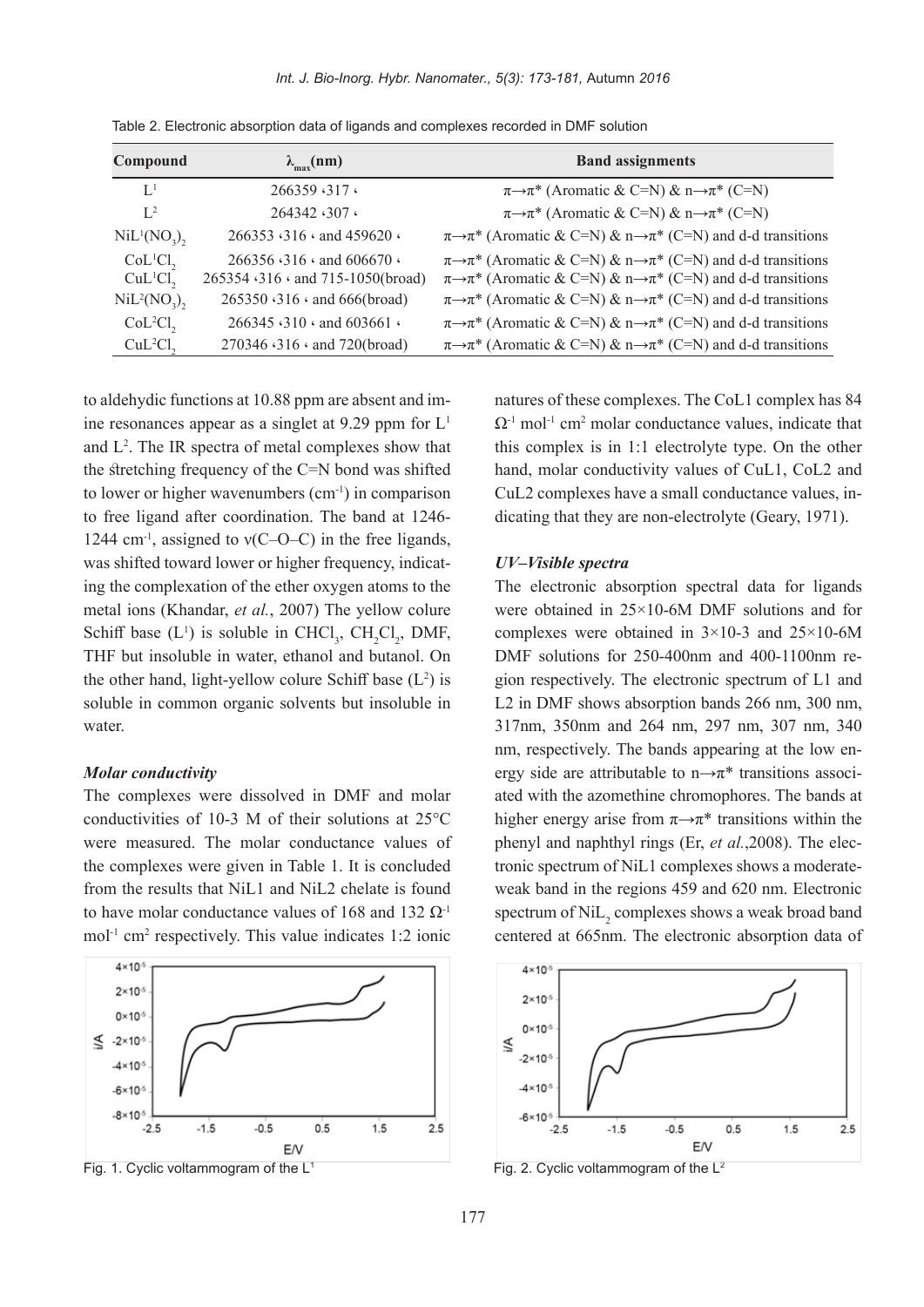

Fig. 3. Cyclic voltammogram of the CuL<sup>1</sup> Complex

ligands and Complexes are given in Table 2.

## *studies Electrochemical*

Electrochemical properties of the complexes were studied on a ECO Chemic autolab Cyclic Voltammo-







Fig. 5. DSC curves: (a) dialdehyde, (b) L1, (c)  $L^2$ 

containing  $0.1M$  LiClO<sub>4</sub> as the supporting electrolyte. The L1 exhibited irreversible reduction and oxidation reversible reduction and oxidation waves at  $-1.46$  V waves at  $-1.16$  V and  $+1.68$  V and L2 exhibited irand  $+1.19$  V Figs. 1 and 2. These processes may be due to the reduction of the azomethine nitrogen and balt complexes don't exhibit remarkable Redox peaks oxidation of alcoholic function. The Nickel and Corespectively. As seen from Fig. 3, the CuL1 complex responding oxidation peak at  $Epa = 0.82V$ . The most displays a reduction peak at  $Epc = 0.76V$  with corsignificant feature of the  $Cu(II)$  complex is the  $Cu(III)/$  $Cu(II)$  couple which is a quasi-reversible one electron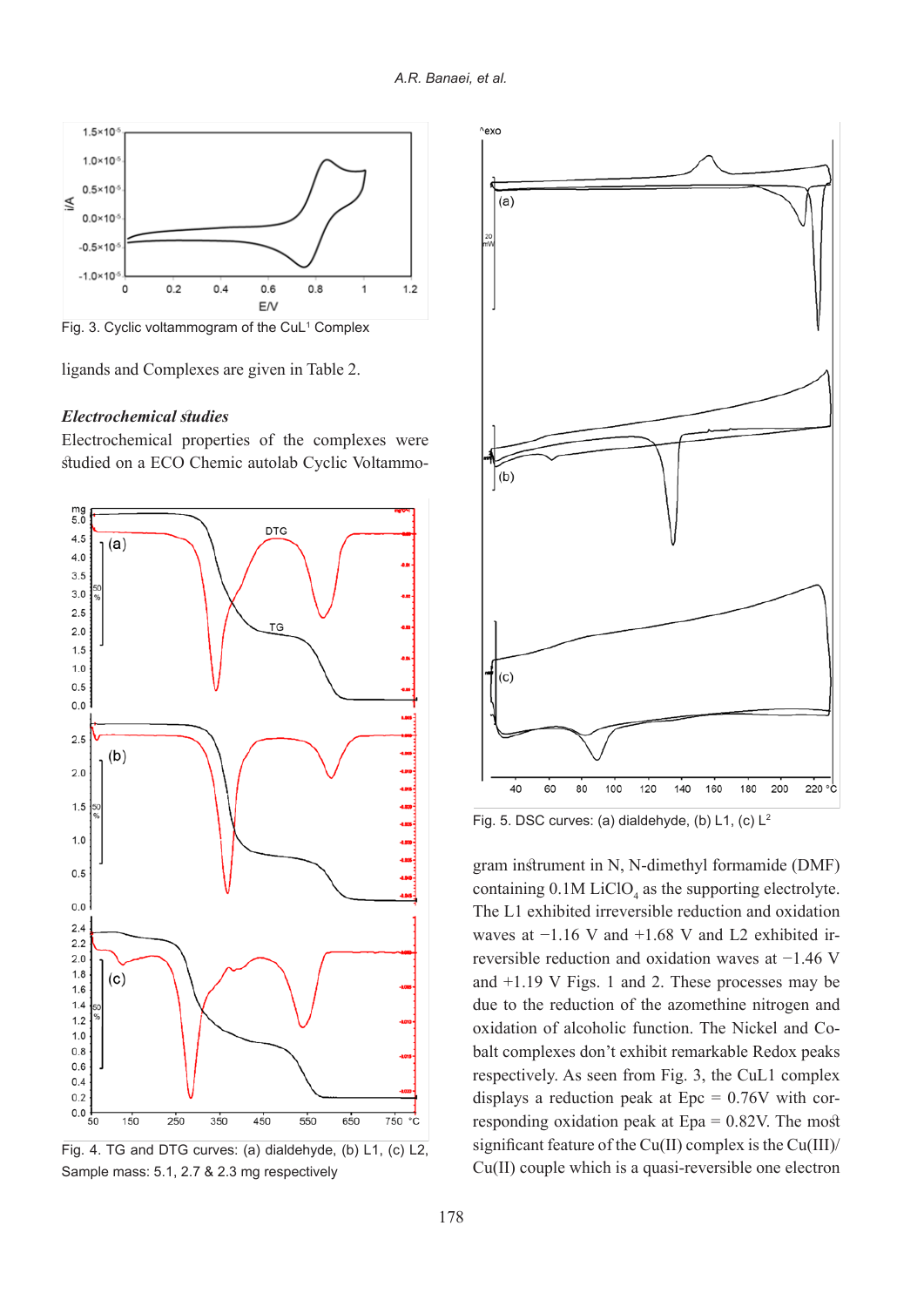| Compound                             | Decomposition stage $(^{\circ}C)$ |         |         |         |  |
|--------------------------------------|-----------------------------------|---------|---------|---------|--|
|                                      | First                             | Second  | Third   | Fourth  |  |
| <b>Dialdehyde</b>                    |                                   |         |         |         |  |
| Temperature interval $(^{\circ}C)$   | 124-450                           | 450-646 |         |         |  |
| Mass losses $(\% )$                  | 63.73                             | 34.05   |         |         |  |
| $\mathbf{L}^1$                       |                                   |         |         |         |  |
| Temperature interval $(^{\circ}C)$   | 118-397                           | 397-606 |         |         |  |
| Mass losses $(\% )$                  | 71.04                             | 25.71   |         |         |  |
| $\mathbf{L}^2$                       |                                   |         |         |         |  |
| Temperature interval $({}^{\circ}C)$ | 134-213                           | 213-371 | 371-450 | 450-609 |  |
| Mass losses $(\% )$                  | 3.4                               | 52.78   | 6.03    | 31.5    |  |

Table 3. Thermogravimetric characteristics of the Compounds

gram of CuL2 complex displays a single oxidation oxidation (Temel, et al., 2012). A cyclic voltammopeak at  $Epa = 0.65V$  without corresponding reduction .peak

#### *Thermal properties*

The thermal decomposition of the dialdehyde and Schiff base ligands, studied in this work presented characteristic pathways, depending on the nature of the ligands, as can be seen from the TG/DTG curves in Fig. 4 and DSC curves presented in Fig. 5. DSC curves presented a melting process in  $217.83 - 224.95$ °C, 127.03-138.84 °C and 46.68-55.21 °C region for dialdehyde,  $L1$  and  $L2$ , respectively. The TG and DTG poses at two steps, whereas L2 decomposes at four curves indicate that the dialdehyde and L1 decomsteps in which the pattern of  $2$ , 4 destruction steps are similar to dialdehyde and L1 decomposition pattern. Temperature range and the percentage of loss weight for steps were collected in Table 3.

#### **CONCLUSIONS**

In this work, we have prepared a series of Schiff-bases propoxy] naphthaldehyde and related Nickel, Cobalt derived from  $2-[3-(2-Formylnaphthoxy)-2-hydroxy$ and Copper complexes. FT-IR, 1H and 13C NMR, Mass spectroscopy, elemental analysis confirms the el complexes show split pattern for nitrate ion bands structure of these compounds. The IR spectra of Nickindicate that the nitrate ion coordinated to  $Ni (II)$  atom. balt complexes don't exhibit remarkable Redox peaks. The Electrochemical studies show that Nickel and Co-

# **ACKNOWLEDGEMENT**

We are grateful to Payame Noor University of Ardabil for the financial support of this research.

## **REFERENCES**

- Alarcon, S.H., Olivieri, A.C., Sanz, D., Claramunt, R.M., Elguero, J.; (2004). Substituent and solvent effects on the proton transfer equilibrium in anils and azo derivatives of naphthol. Multinuclear NMR study and theoretical calculations. J. Mol. Struct., 705(1): 1-9.
- Ambroziak, K.; Rozwadowski, Z.; Dziembowska,  $T$ ; (2002). Synthesis and spectroscopic study of hexane Deuterium isotope effect on 13C chemical Schiff bases derived from trans-1,2-diaminocycloshift. J. Mol. Struct., 615(1-3): 109-120.
- thesis and characterization of two new fluorescent hammad Zaheri, A.H.; Menati, S.; (2012). Syn-Azadbakht, R.; Keypour, H.; Amiri Rudbari, H.; Momacrocycles: A novel fluorescent chemosensor for zinc ion. J. Lumin., 132(8): 1860-1866.
- Ding, L.P.; Kang, J.P.; Lu, F.T.; Gao, L.N.; Yin, X.; face and its sensing properties for nitrobenzene. ized self-assembled monolayer on glass wafer surmethylamino-1-naphthalene-sulfonyl-functional-Fang, Y.; (2007). Fluorescence behaviors of 5-di-Thin Solid Films, 515(5); 3112-119.
- viral drugs. Nat. Rev. Drug Discov1, 13-25. De Clercq, E.; (2002). Strategies in the design of anti-
- De Souza, A.O.; Galetti, F.C.S.; Silva, C.L.; Bicalho, B.; Parma, M.M.; Fonseca, S.F.; Marsaioli, A.J.;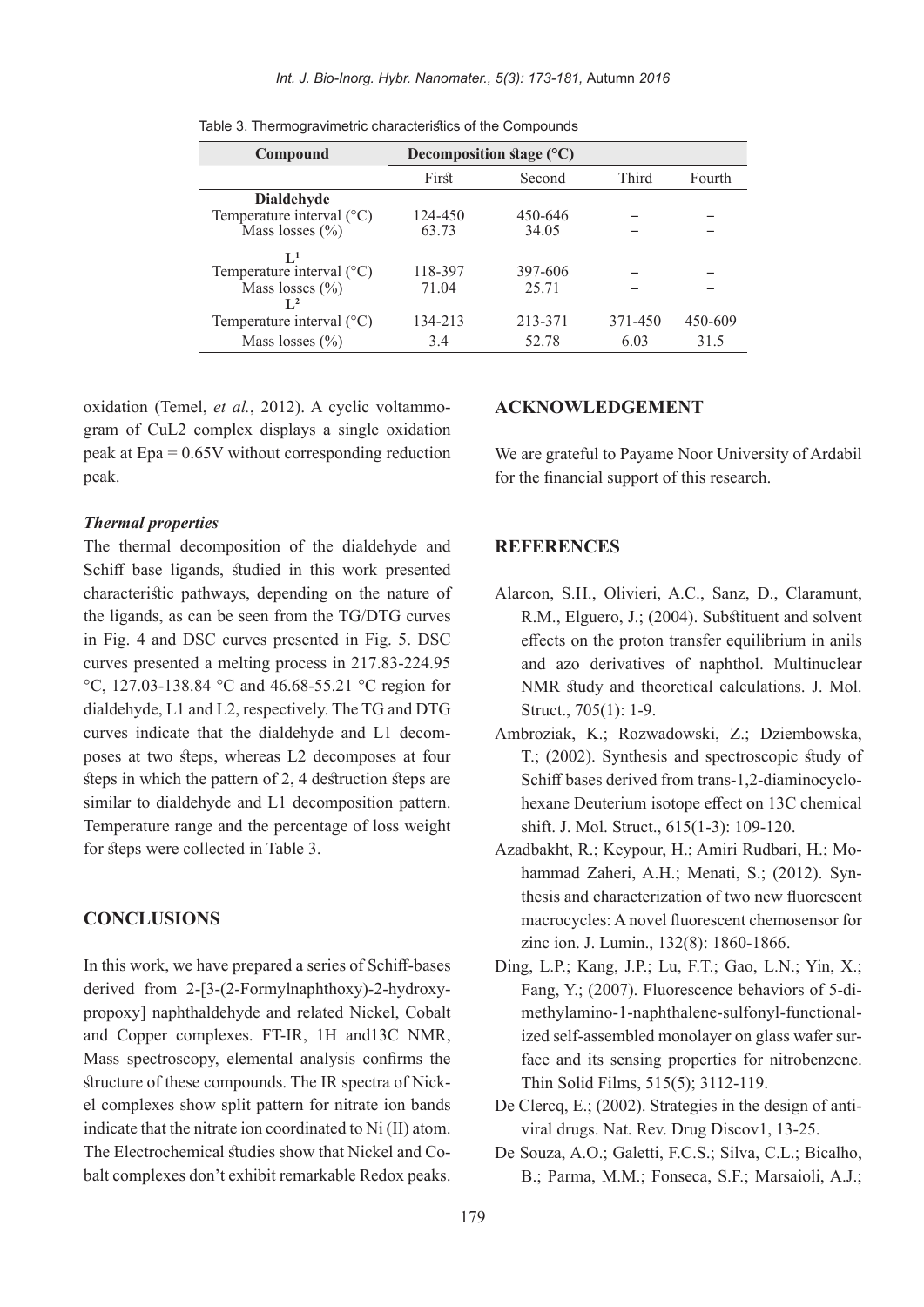Trindade, A.C.L.B.; Gil, R.P.F.; Bezerra, F.S.; tivity of synthetic and natural compounds. Quim  $(2007)$ . Antimycobacterial and cytotoxicity ac-Nova., 30(7): 1563-1566.

- Er, M.; Sancak K.; Degirmencioglu, Is.; Serbest, K.;  $(2008)$ . Binuclear transition metal complexes of a novel lateral N-methylthiosemicarbazone through the central ethylene bridge: Synthesis, structural ecule to different solvent media. J. Mol. Struct., characterization and the response of ligand mol- $882(1): 35-46.$
- Furniss, B.S.; Hannaford, A.J.; Smith, P.W.G.; Tachell, A.R. (Eds.); (1989). Vogel's Textbook of Practical Organic Chemistry, 5th ed., Longman, London.
- Grabchev, I.: Chovelon, J.M.: Oian, X.: (2003). A allyl-1,8-naphthalimide with methylmethacrylate copolymer of 4- N, N-dimethylaminoethylene-Ngeneous systems for metal cations. J. Photochem. as a selective fluorescent chemosensor in homo-Photobiol. A, 158(1): 37-45.
- ments in organic solvents for the characterisation Geary, W.J.; (1971). The use of conductivity measureof coordination compounds. Coord. Chem. Rev.,  $7(1): 81-122.$
- Guo, Z.; Xing, R.; Liu, S.; Zhong, Z.; Ji, X.; Wang, L.; Li, P.; (2007). Antifungal properties of Schiff bases of chitosan. N-substituted chitosan and quaternized chitosan. Carbohydr. Res., 342(10): 1329-32.
- manco, L.;  $(1991)$ . Synthesis and pharmacological Invidiata, F.P.; Grimaudo, S.; Giammanco, P.; Giamproperties of 6-substituted  $3$ -(pyridine-4-yl)-1,2,4triazole  $[3,4-b]$   $[1,3,4]$  thiadiazoles. IL Farmaco., 46(12): 1489-1495.
- mencioglu, Is.; (2009). Two novel macroacyclic Karaoglu, K.; Baran, T.; Serbest, K.; Er, M.; Degirschiff bases containing bis-N2O2 donor set and ic and magnetic properties. J. Mol. Struct.,  $922(1$ their binuclear complexes: synthesis, spectroscop- $3):39-45.$
- Karaoglu, K.; Baran, T.; Degirmencioglu, Is.; Serbest,  $K$ .; (2011). Synthesis and spectroscopic studies of ero-tetranuclear metal complexes of a bis-N2O4 homo-binuclear, alkoxo bridged homo- and het-Schiff base ligand derived from ethanolamine and macroacyclic tetranaphthaldehyde. Spectrochim.

Acta Part A, 79(5): 867-872.

- ties of nickel  $(II)$  complexes of new 16-membered sis, X-ray crystal structure, and solution proper-Khandar, A.A.; Hosseini-Yazdi, S.A.; (2003). Synthecorporating a pendant alcohol function. Polyhedron., 22(11): 1481-1487. mixed-donor macrocyclic Schiff base ligand in-<br>corporating a pendant alcohol function. Polyhemixed-donor macrocyclic Schiff base ligand in-
- Khandar, A.A.; Hosseini-Yazdi, S.A.; Khatamian, M.; es of 16-Membered Mixed-Donor Macrocyclic acterization and Structure of Nickel (II) Complex-McArdle, P.; Zarei, S.A.; (2007). Synthesis, Charing Two Pendant Alcohol Functions. Polyhedron.. Schiff Base Ligand Potentially Hexadentate Bear- $26(1): 33-38.$
- plexes of a new series of cyclic ligands derived gen donor macrocyclic ligands. I. Nickel (II) com-Lindov, L.F.; Armstrong, L.G.; (1975). Nitrogen-oxyfrom salicylaldehydes. Inorg. Chem.,  $14(6)$ :  $1322$ -1326.
- rification of Laboratory Chemicals, 3rd ed., Per-<br>gamon Press, Oxford. rin, D.D.; Armarego, W.L.F. (Eds.).; (1988). Pu-<br>rification of Laboratory Chemicals, 3rd ed., Per-Perrin, D.D.; Armarego, W.L.F. (Eds.).; (1988). Pu-
- govic, D.; Giester, G.;  $(2001)$ . The first example Popovic, Z.; Roje, V.; Pavlovic, G.; Matkovic-Caloof coexistence of the ketoamino-enolimino forms of diamine Schiff base naphthaldimine parts: the crystal and molecular structure of N, N'-bis  $(1$ -naphthaldimine)-o-phenylenediamine chlo-<br>roform  $(1/1)$  solvate at 200 K. J. Mol. Struct.  $(1$ -naphthaldimine)-o-phenylenediamine 597(1): 39-47.
- Rao, P.V.; Rao, C.P.; Wegelius, E.K.; Rissanen, K.;  $(2003)$ .2-hydroxy-1-naphthaldehyde-derived Schiff bases: synthesis, characterization, and  $$$ ftructure. J. Chem. Crystallogr.,  $33(2)$ : 139-147.
- Rozwadowski, Z.; Schlif, W.; Kamienski, B.; (2005). Solid-state NMR study of Schiff base derivativeo fects on 15N chemical shifts in the solid state. 2-hydroxy naphthaldehyde Deuterium isotope ef-Magn. Reson. Chem., 43(7): 573-577.
- droxy-1-naphthylideneimines. Spectrochim. Acta bonyl complexes containing N, O donor of 2-hycent property and catalytic activity of  $Ru(II)$  car-Sivagamasundari, M.; Ramesh, R.; (2007). Lumines-Part A, 67(1): 256-262.
- Temel, H.; Pasa, S.; Ocak, Y.S.; Yilmaz, Is.; Demir, S.; Ozdemir, Is.; (2012). Synthesis, characteriza-